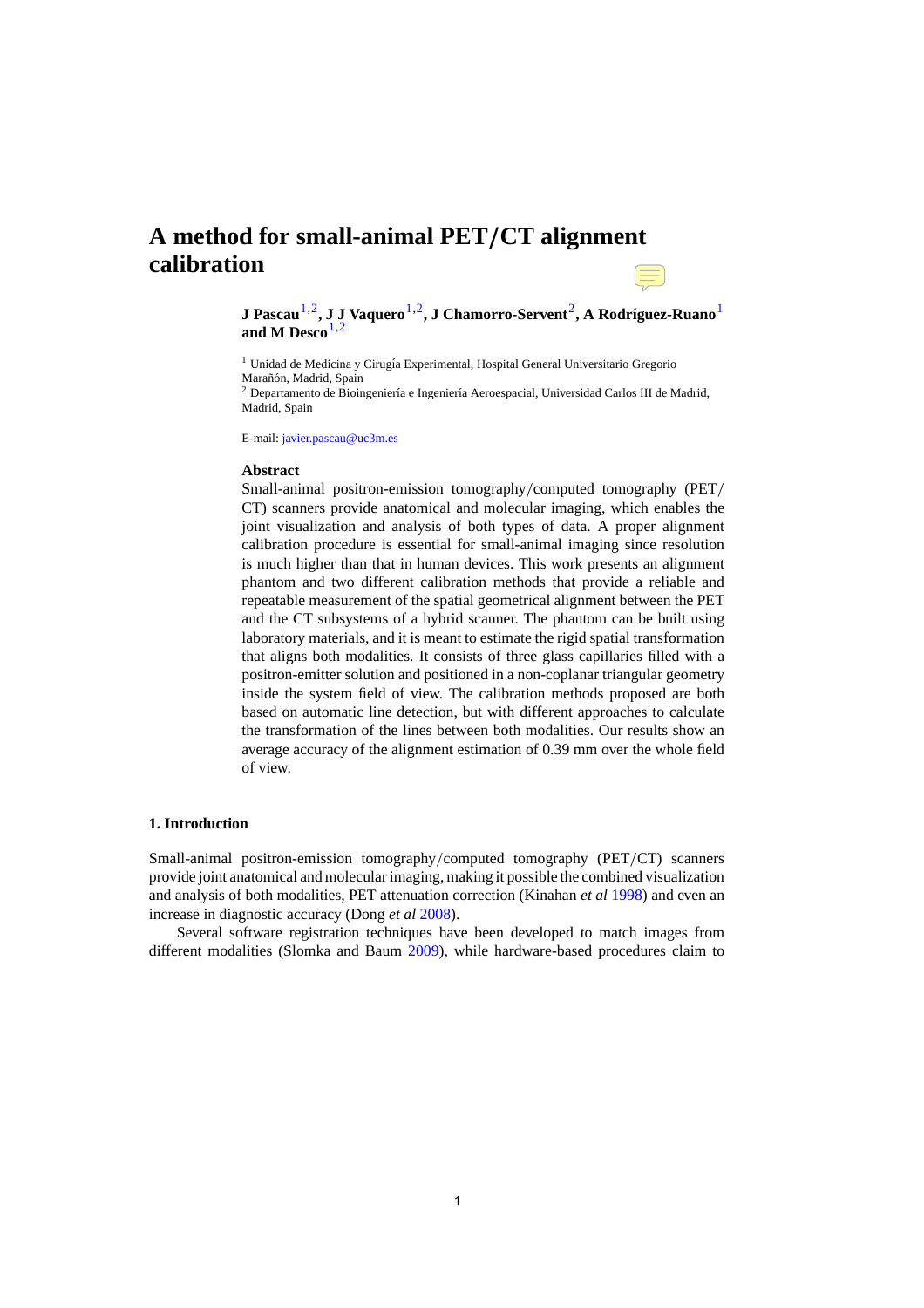<span id="page-1-0"></span>

**Figure 1.** Example of the proposed phantom showing the three capillaries separated by foam material (left) and the capillaries location, depicted as three projections on orthogonal planes (right).

ensure the repeatability of the alignment independently of the image contents. In the case of small-animal imaging, specific holders have been proposed to facilitate this process by using external references (Chow *et al* [2006,](#page-7-0) Kokuryo *et al* [2010,](#page-7-0) Woo *et al* [2009](#page-8-0), Suckow *et al* [2009\)](#page-8-0). Another alternative is combining CT and PET in a single hybrid device, an option that presents a number of advantages (Townsend *et al* [2004\)](#page-8-0). In these devices, the two axially displaced fields of view (FOV) can be mechanically aligned only to a certain extent, and the residual errors can impair sub-millimetric registrations. Since the intrinsic spatial resolution of these small-animal systems is much higher than that of human scanners, high resolution fused studies require more precise registration of anatomical and functional imaging data (Vaquero *et al* [2001](#page-8-0)). Therefore, PET*/*CT systems for small-animal imaging involve a calibration procedure to accurately calculate and correct these residual misalignments, and it is desirable that this procedure could be easily replicated for quality assurance purposes.

The alignment of PET*/*CT scanners usually assumes a rigid-body transformation in order to match the images from both modalities. Affine or elastic transformations are not required if the sample is not manipulated between scans and both subsystems have been geometrically calibrated in advance. The challenge in aligning PET*/*CT systems is to design a simple phantom that enables reliable misalignment calculations, with low computational cost and no user dependence. It should also be suitable for alignment calibration of dual modality systems in an end-user environment, as these systems need to be calibrated on a regular basis (Gregory *et al* [2006\)](#page-7-0).

This work presents an alignment phantom and two different registration methods that lead to a reliable and repeatable measurement of the geometrical relationship between PET and CT subsystems. We have designed a three-dimensional phantom that can be built with standard laboratory materials. Both registration methods used are based on automatic line detection to calculate the rigid alignment: One of them localizes pairs of correspondent points within the lines in both modalities, while the other is an iterative method that minimizes the distance between line sets, using angle and position information. We also present validation experiments to determine if the methods are accurate, stable and reliable.

# **2. Materials and methods**

#### *2.1. Phantom description*

The proposed phantom consists of three non-coplanar glass capillaries filled with a positronemitter solution (FDG in our case), thus being visible in both modalities. These capillaries are arranged on a triangular geometry in the plane view, but each one is located at a different height (figure 1). The capillaries used are micropipettes (BLAUBRAND intraMARK Cat no 708709 with 10  $\mu$ 1/1.24 mm external diameter), separated by a low density foam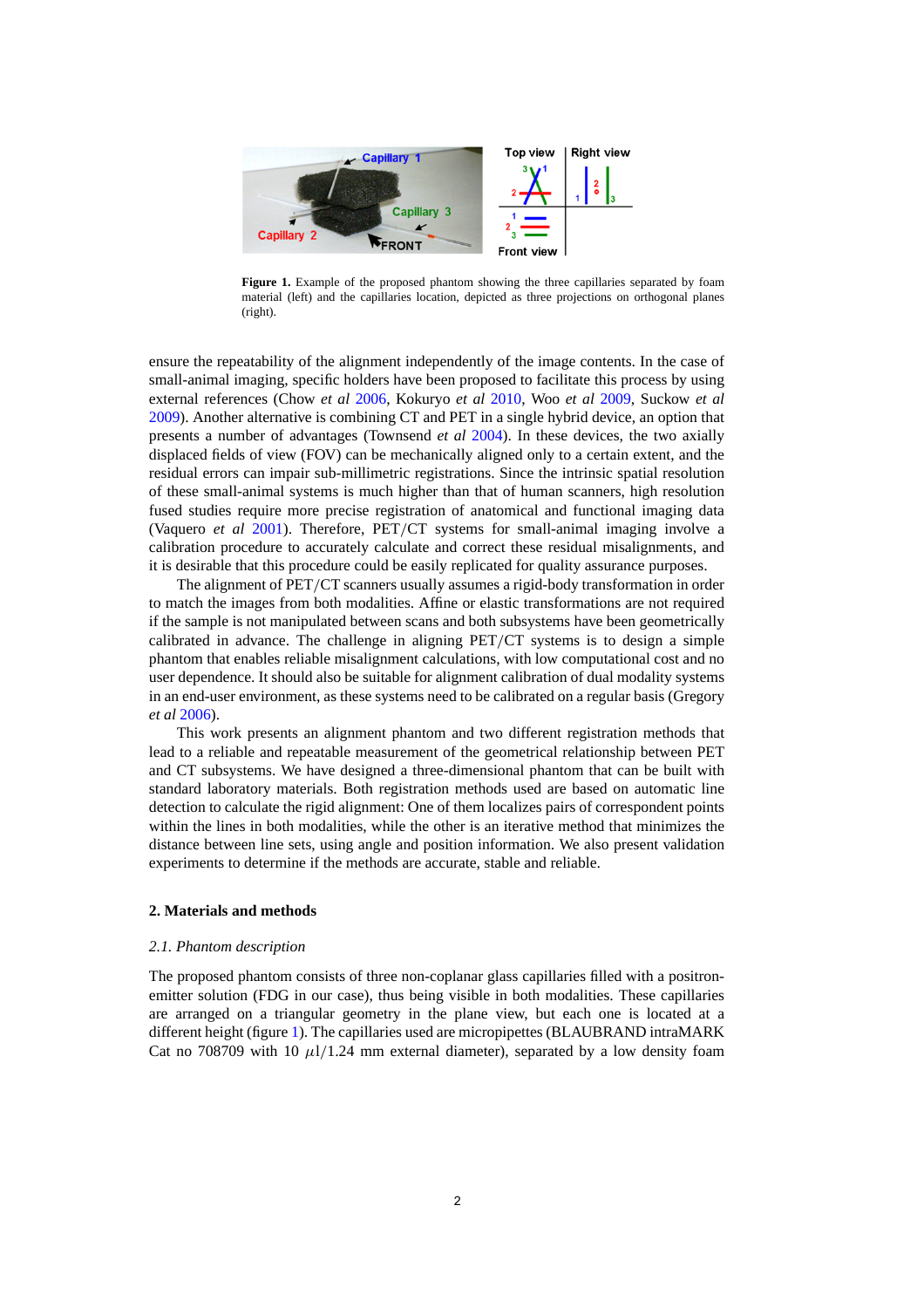

**Figure 2.** CT (left), PET (middle) and PET*/*CT fusion (right) render views of one of the phantoms, showing the three capillaries clearly visible on both modalities.



**Figure 3.** Top view, as described in figure [1,](#page-1-0) of the seven phantom configurations used to test the repeatability of the proposed methodology.

material, thus achieving a large density difference between the glass capillaries and the background material.

## *2.2. Image acquisition*

A small-animal PET*/*CT system (Argus*/*CT, Suinsa Medical Systems) was used for the acquisition of CT and PET images (Vaquero *et al* [2008,](#page-8-0) Wang *et al* [2006\)](#page-8-0). Each CT scan was reconstructed using a specific FDK-based software (Abella *et al* [2011\)](#page-7-0) into CT datasets with matrix size 256  $\times$  256  $\times$  256 mm<sup>3</sup> and voxel size 0.123  $\times$  0.123  $\times$  0.123 mm<sup>3</sup>. PET scan was reconstructed using the 2D-OSEM algorithm available in the Argus scanner into 175  $\times$ 175  $\times$  61 mm<sup>3</sup> matrix size datasets with a voxel size of 0.3875  $\times$  0.3875  $\times$  0.775 mm<sup>3</sup>. In order to simulate variability under real conditions in a laboratory environment, seven phantoms were built with different geometrical configurations of the capillaries (angles and distances). All phantoms were acquired with the PET*/*CT system and the proposed methods were tested on all of them, in order to assess the repeatability of the results. Phantoms were injected with residual dose at the end of the day. Acquisition time was decided depending on the observed coincidence rate to achieve a total count number ranging from 1.7 to 3.9 million. Figure 2 shows a render view of one of the phantoms on both modalities, and the fused datasets. Figure 3 shows top views of the seven phantoms.

## *2.3. Registration methods*

We have tested two different registration methods to obtain the 3D rigid transformation (including only translations and rotations) that matches PET*/*CT image pairs. Despite following different strategies, both methods require a common initial step based on line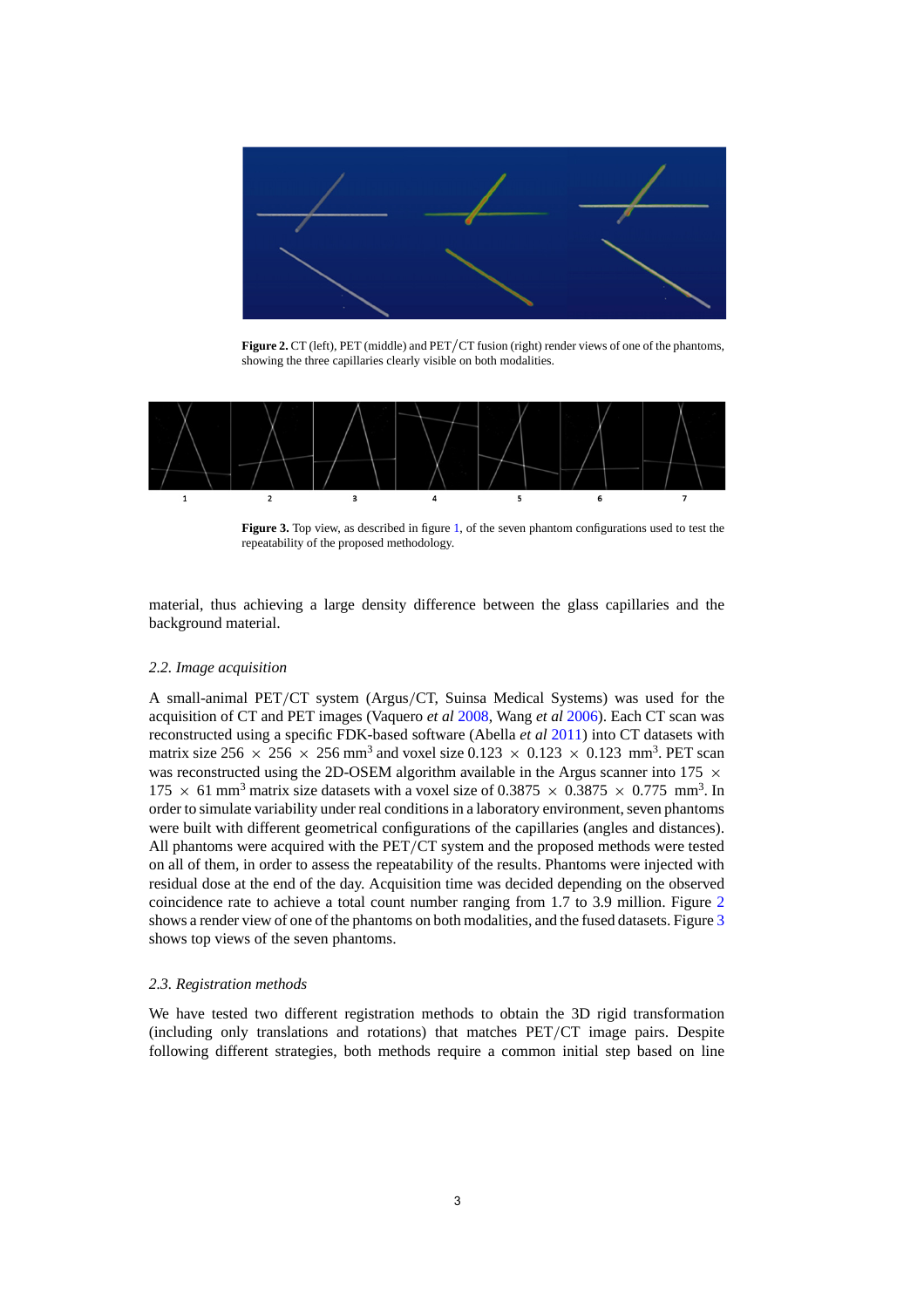detection, on which images from both modalities are reduced to two line sets. From the equations of these lines, the first registration method calculates the transformation parameters by identifying pairs of homologous points, while the second iteratively minimizes the distance between both line sets.

*2.3.1. Common step: background thresholding, region labeling and line detection.* After CT and PET phantom images have been acquired, the first step is to detect the lines that correspond to each of the capillaries. First, the images are automatically reduced to point sets that correspond to the capillaries by thresholding the background and labeling the regions that correspond to the capillaries as follows:

 $X_n$  = [points on CT image corresponding to capillary *n*],  $Y_n$  = [points on PET image corresponding to capillary *n*],  $n = 1, 2, 3.$ 

The threshold value was constant for all the CT images (2500 HU), while for the PET images the expected total volume of the three capillaries was used to determine the threshold. Knowing that the capillaries appear in the PET image with larger apparent diameter than the real one due to the PET spillover, all pixels inside 1.65 times the real diameter of the capillaries will include approximately 580 mm<sup>3</sup>. This value allowed calculating an automatic threshold for every PET image, in such a way that we included pixels with highest intensities up to reaching that volume (5000 pixels for our PET pixel size), and the rest were considered as background. The resulting binary images were then labeled to obtain the three largest regions (the labeling process searches for independent groups of connected pixels), and every cluster of pixels was then classified as capillary '*n*' depending on its relative *z* position in the image (as depicted in the frontal view in figure [1\)](#page-1-0). Afterward, we identified the lines that describe the position and orientation of each of the capillaries by means of principal component analysis applied to each distribution of points  $X_n$  and  $Y_n$  (Duda *et al* [2000\)](#page-7-0). Given a cloud of points, the direction of the line corresponds to the eigenvector associated with the maximum eigenvalue of their covariance matrix, while the line position is defined by the centroid of the point set.

Here,  $X_n = (a_n, \mathbf{u}_n)$  is the line related to capillary *n* on the CT image, represented by its position  $a_n$  and its direction vector  $\mathbf{u}_n$ . Similarly, in the PET image,  $Y_n = (b_n, \mathbf{v}_n)$ .

At this point, each dataset has been reduced to three line equations, and from here on, each of the two methods will extract different information from the line sets in order to align them.

*2.3.2. Method 1.* This method obtains the best matching between both line sets by identifying and aligning pairs of homologous points. The procedure to define these corresponding points is based on locating the closest point from one line to another within the line set, which are uniquely defined in both modalities. For instance, the closest point on capillary 1 to capillary 2 on the CT image corresponds with the closest point on capillary 1 to capillary 2 on the PET image. The common perpendicular between two lines defines the closest points between those lines (figure [4\)](#page-4-0). This is equivalent to solving the following equation system for each pair of lines:

$$
\begin{cases}\na_{1x} - a_{2x} = -\mu \cdot u_{1x} + \lambda \cdot u_{2x} + t \cdot w_x, \\
a_{1y} - a_{2y} = -\mu \cdot u_{1y} + \lambda \cdot u_{2y} + t \cdot w_y, \\
a_{1z} - a_{2z} = -\mu \cdot u_{1z} + \lambda \cdot u_{2z} + t \cdot w_z,\n\end{cases}
$$

where lines are defined by one point  $(a_{nx}, a_{ny}, a_{nz})$  and one vector  $(u_{nx}, u_{ny}, u_{nz})$ ,  $\mathbf{w} = \mathbf{u}_2 \times \mathbf{u}_1$ . After solving the system,  $\mu$ ,  $\lambda$  and *t* allow us to calculate the points as  $R = a_1 + \mu \cdot \mathbf{u}_1$  and  $S = a_2 + \lambda \cdot \mathbf{u}_2$ .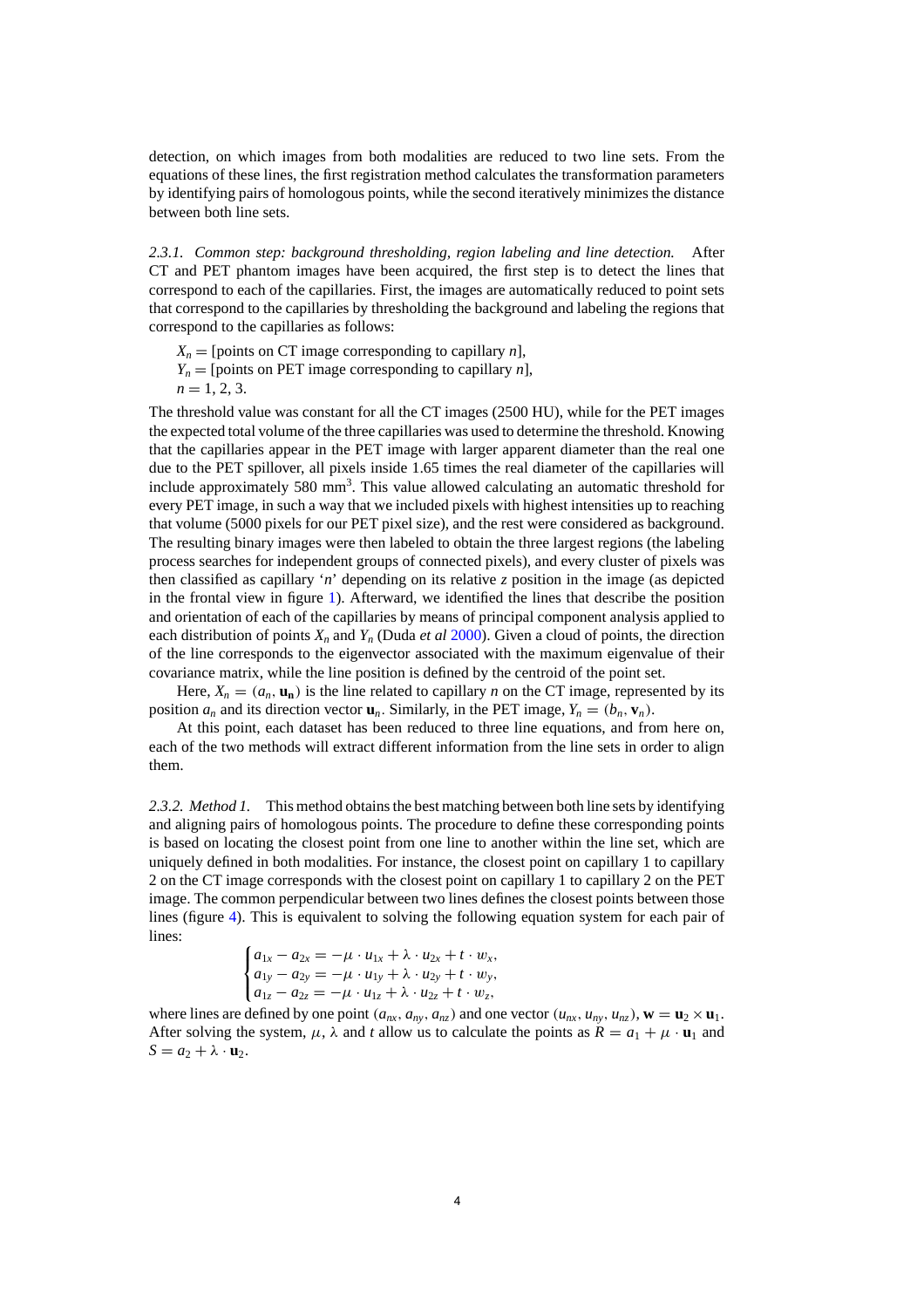<span id="page-4-0"></span>

**Figure 4.** For every two images in each dataset, the common perpendicular (yellow line) intersects at two points (red dots) that are homologous in both datasets (CT on the left and PET on the right).

The result of this process is a set of six pairs of homologous landmarks. Since these landmarks define a point-to-point correspondence, they can be used to calculate the transformation that aligns the images by solving the least-squares problem using the approach proposed in Arun *et al* [\(1987\).](#page-7-0) The final PET*/*CT alignment parameters (translation and rotation) can be derived from the transformation matrix obtained.

*2.3.3. Method 2.* The rationale of this method is to find the rigid transformation that yields the best match between both line sets, in terms of a cost function that depends on distance and orientation. Matching two sets of corresponding 3D lines is a basic tool in computer vision that has applications in different fields (Daniilidis, [1999](#page-7-0), Kamgar-Parsi [2004](#page-7-0), Zhang and Faugeras [1991\)](#page-8-0). The first step is to determine line to line correspondences, which is a minor problem in our case. However, determining the corresponding portions within lines is a non-trivial problem, since both datasets do not have the same FOV. In this work, we have used a closed-form algorithm developed by Kamgar-Parsi [\(2004\),](#page-7-0) which can be summarized as follows.

The distance between two lines  $D(X_n, Y_n)$  is defined as the sum of the distances between all pairs of corresponding points. Supposing that  $a_n$  and  $b_n + s_n \mathbf{v}_n$  is a pair of corresponding points:

$$
D(X_n, Y_n) = \int_{\Omega_n} \text{dist}(a_n + \alpha \mathbf{u_n}, b_n + s_n \mathbf{v_n} + \alpha_n \mathbf{v_n}) \cdot d\alpha,
$$

where  $\alpha$  is a scalar variable that parameterizes the lines,  $\Omega_n$  is the overlap between  $X_n$  and  $Y_n$ , 'dist' is the distance function between points, and  $s_n$  is the shift parameter that specifies the portion of  $Y_n$  that corresponds to the portion of  $X_n$ . With *T* being the transformation matrix, the distance between both sets can be expressed as

$$
M(X, TY) = \sum_{n=1}^{N} D(X_n, TY_n).
$$

Using the sum of the squared Euclidean distance of corresponding pairs ( $\mathfrak{t}_2$  norm) as a distance function and decomposing  $T$  into a rotation matrix  $(R)$  and a translation vector  $(t)$ , the equation becomes:

$$
M(X, \text{TY}) = \sum_{n=1}^{3} \int_{-L_n/2}^{L_n/2} ||(a_n - t - R(b_n + s_n \mathbf{v}_n)) + \alpha (\mathbf{u}_n - R\mathbf{v}_n)||^2 \partial \alpha
$$
  
= 
$$
\sum_{n=1}^{3} \Big[ L_n ||a_n - t - R(b_n + s_n \mathbf{v}_n)||^2 + \frac{L_n^3}{6} (1 - \mathbf{u}_n^{\text{T}} R\mathbf{v}_n) \Big],
$$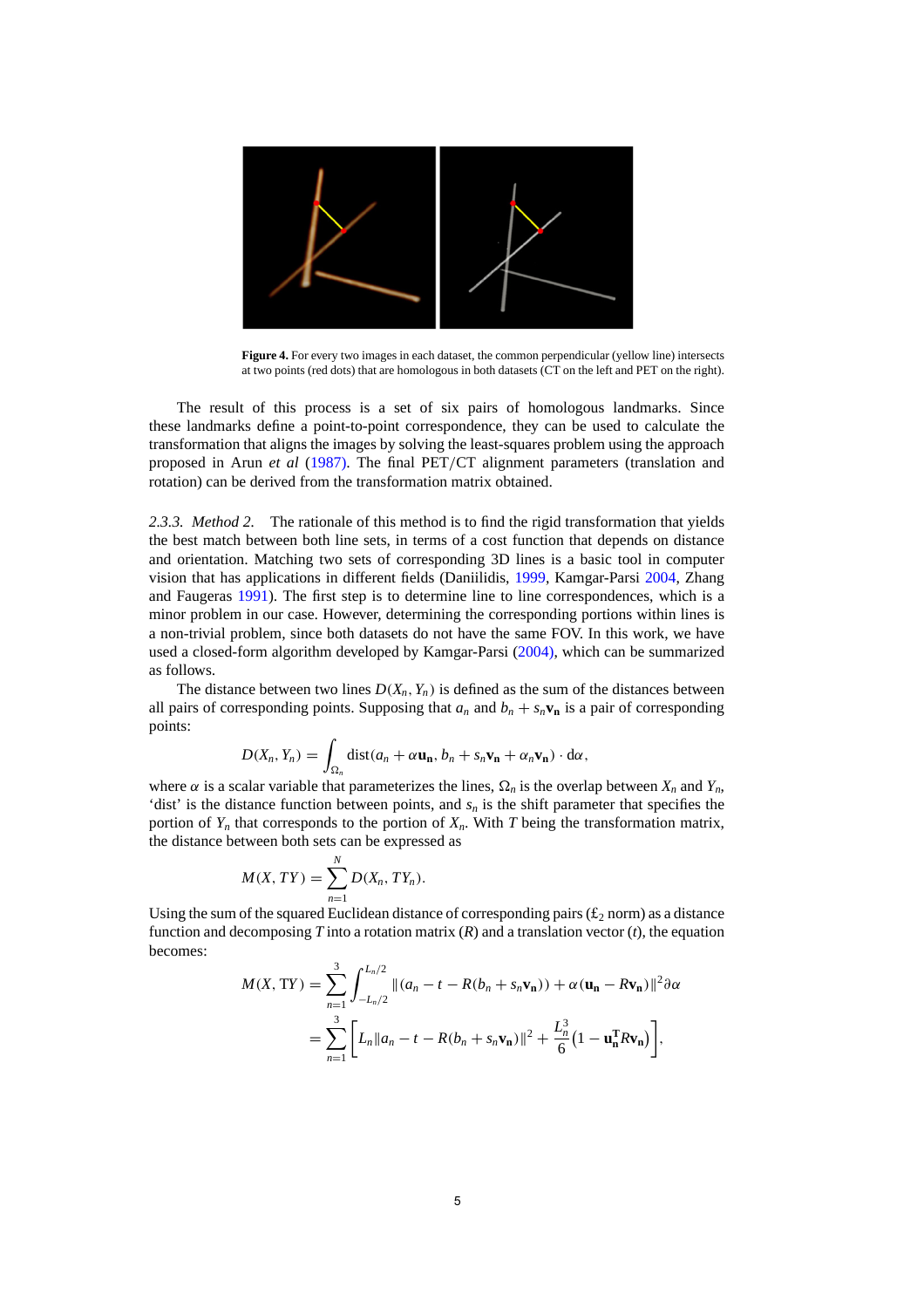<span id="page-5-0"></span>where  $X_n$  and  $Y_n$  are supposed to have equal length  $L_n$ . In our case,  $L_n$  was estimated as the minimum length of the capillary segments visualized within the FOV in both modalities.

The best match between the two sets is finally obtained by minimizing *M*(*X*, *TY* ) over all the possible transformations  $T$  and shift values  $s_n$  using a least-squares approach (initial value for  $s_n = \{0\}$ ). The rotation matrix, translation vector and shift parameter are calculated at each iteration. We used the singular value decomposition of the cross-covariance matrix to compute the rotation matrix. The convergence criterion was a difference between  $s_n$  values in consecutive iterations below a certain heuristic threshold  $(10^{-3})$ , which leads to less than 20 shifts in all cases.

#### *2.4. Validation*

With the purpose of evaluating the alignment accuracy achieved by each method, we used two different measurements to estimate the registration error at the center and corners of the FOV, respectively.

The calibration phantom was scanned together with an additional encapsulated  $^{22}$ Na point source placed near the center of the FOV, clearly visible in both modalities. This point was neglected during the registration process and was only used to assess the error at the center of the FOV, by measuring the distance between the center of the transformed marker in the PET ( $PET<sub>POS</sub>$ ) and CT ( $CT<sub>POS</sub>$ ) datasets:

$$
Error = Norm(\hat{R} \times PET_{pos} + \hat{T} - CT_{pos}),
$$

where  $\hat{R}$  and  $\hat{T}$  are the estimated rotation and the translation.

In order to assess the registration error at the corners of the FOV, we acquired a special phantom consisting of an approximated right prism foam structure with eight landmarks located at the vertices. The approximated sizes of the sides were 40, 20 and 40 mm along *x*, *y* and *z* directions. These landmarks were pumice stone fragments smaller than 1 mm, dipped in FDG solution and, thus, visible in both modalities. This phantom was built and imaged three times following this description, but with small changes on the distribution of the landmarks. These differences allow us to check the repeatability of the procedure.

#### *2.5. Fiducial localization protocol*

The coordinates of the <sup>22</sup>Na point sources and the pumice stone fragments required for the validation were obtained with a semi-automatic approach to avoid user-related errors. Every marker was first identified by a user in the CT or the PET image. The center of mass of the marker was then calculated from all pixels connected to that position and with an intensity value within a certain range. That intensity interval was the same for all CT images: from 500 HU to the maximum CT image value. For the PET images, the maximum was set as the image intensity in the initial marker position (the one selected by the user) and the minimum as 70% of that value.

#### **3. Results**

Computation time was below 5 s for both registration methods (running on an Intel $(R)$ ) Core(TM) 2 Quad CPU, 2.39 GHz with 4 GB RAM Memory, under Windows XP x64 Operating System).

The error at FOV center was measured for every method with the  $22$ Na point source as described above. The average mean-squared error at that point was 0.276 and 0.346 mm, for methods 1 and 2, respectively (see table [1\)](#page-6-0).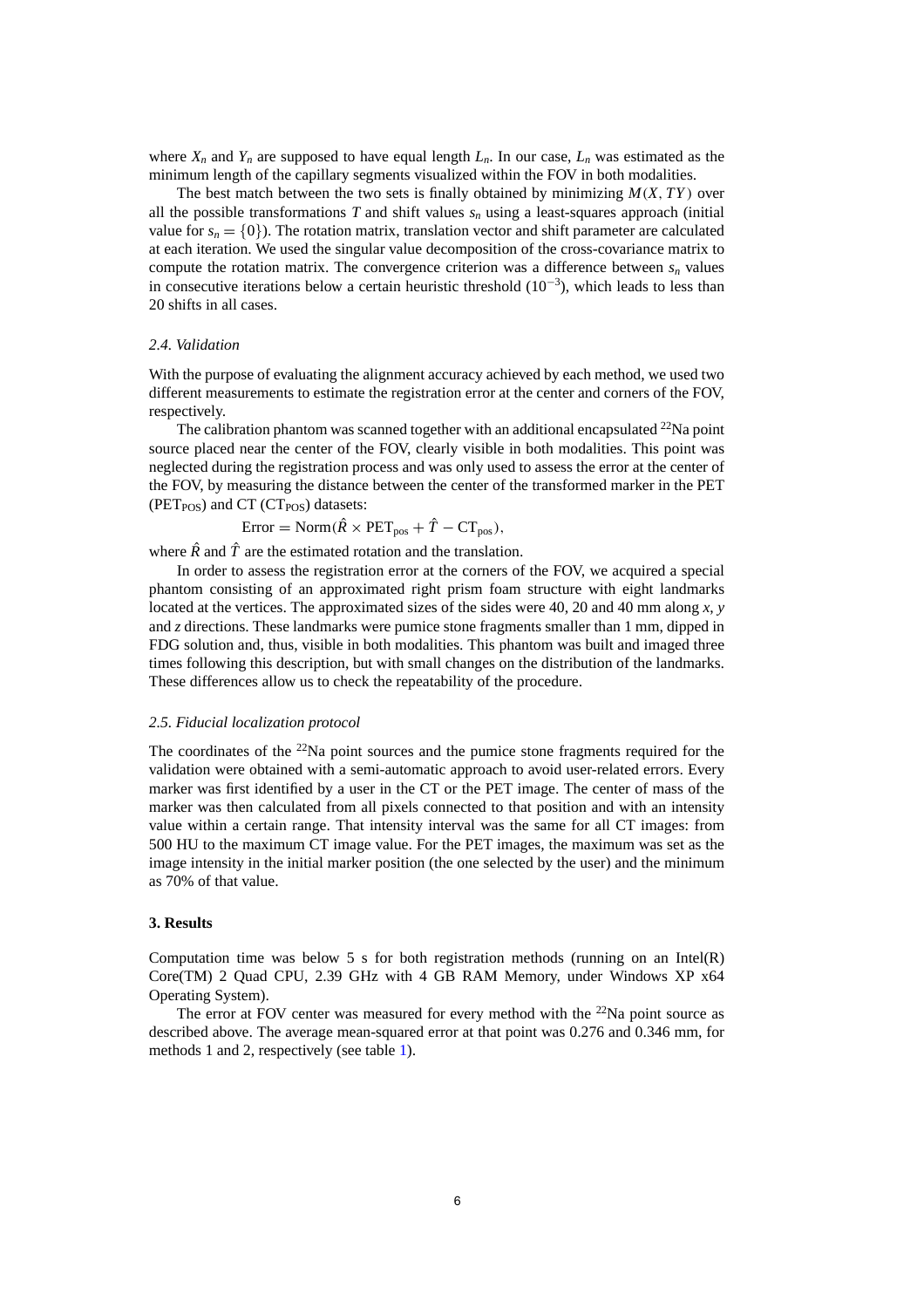<span id="page-6-0"></span>**Table 1.** Error at the center of the FOV (mm) of both methods with different geometric configuration of the phantom.

|                    | Method 1 | Method 2 |  |
|--------------------|----------|----------|--|
| Configuration 1    | 0.353    | 0.417    |  |
| Configuration 2    | 0.211    | 0.403    |  |
| Configuration 3    | 0.139    | 0.178    |  |
| Configuration 4    | 0.190    | 0.413    |  |
| Configuration 5    | 0.438    | 0.419    |  |
| Configuration 6    | 0.280    | 0.225    |  |
| Configuration 7    | 0.319    | 0.366    |  |
| Mean               | 0.276    | 0.346    |  |
| Standard deviation | 0.104    | 0.101    |  |

**Table 2.** Average error at the corners of the FOV (mm) of both methods with different geometric configuration of the pumice phantom, which was built three times to evaluate repeatability.

|                    | Pumice phantom 1 |          | Pumice phantom 2 |          | Pumice phantom 3 |          |
|--------------------|------------------|----------|------------------|----------|------------------|----------|
|                    | Method 1         | Method 2 | Method 1         | Method 2 | Method 1         | Method 2 |
| Configuration 1    | 0.248            | 0.268    | 0.362            | 0.367    | 0.296            | 0.304    |
| Configuration 2    | 0.540            | 0.370    | 0.513            | 0.397    | 0.512            | 0.384    |
| Configuration 3    | 0.322            | 0.324    | 0.378            | 0.385    | 0.346            | 0.359    |
| Configuration 4    | 0.333            | 0.308    | 0.416            | 0.394    | 0.355            | 0.347    |
| Configuration 5    | 0.290            | 0.291    | 0.378            | 0.379    | 0.311            | 0.313    |
| Configuration 6    | 0.435            | 0.443    | 0.501            | 0.511    | 0.497            | 0.502    |
| Configuration 7    | 0.422            | 0.433    | 0.516            | 0.517    | 0.451            | 0.439    |
| Mean               | 0.370            | 0.348    | 0.438            | 0.422    | 0.396            | 0.378    |
| Standard deviation | 0.101            | 0.069    | 0.070            | 0.064    | 0.089            | 0.071    |

The same transformations were also applied to align the pumice phantom acquisitions, as depicted in section [2.4.](#page-5-0) The average errors at the eight vertices are shown in table 2. No statistically significant differences were found between these values for both methods using an Anova test  $(p > 0.05)$  with one fixed factor (method) and two random factors (configuration and phantom); Levene's test was used to check homoscedasticity and the Kolmogorov–Smirnov test was used to check for normality.

#### **4. Discussion and conclusions**

Our results demonstrate that the algorithms and phantom presented here are suitable to estimate the PET*/*CT alignment in a dual-modality system, with small registration error. The design of the phantom has also shown to be simple and robust, since constructive differences did not affect the alignment accuracy. Although the error values change depending on the configuration, these differences are very small compared to the PET resolution and are probably related to the mechanical accuracy of the whole system. The results for three pumice phantoms (average alignment error  $0.39 \pm 0.08$  mm) demonstrate the robustness of the alignment with both methods and are representative of the real registration quality in the whole image.

Methods to address this alignment problem using landmark distributions along the FOV have been described (Gregory *et al* [2006,](#page-7-0) Liang *et al* [2007](#page-7-0), Vaquero *et al* [2007\)](#page-8-0). The main disadvantage of these approaches is that the user must manually place the point sources uniformly throughout the FOV in order to obtain good registration accuracy in the area of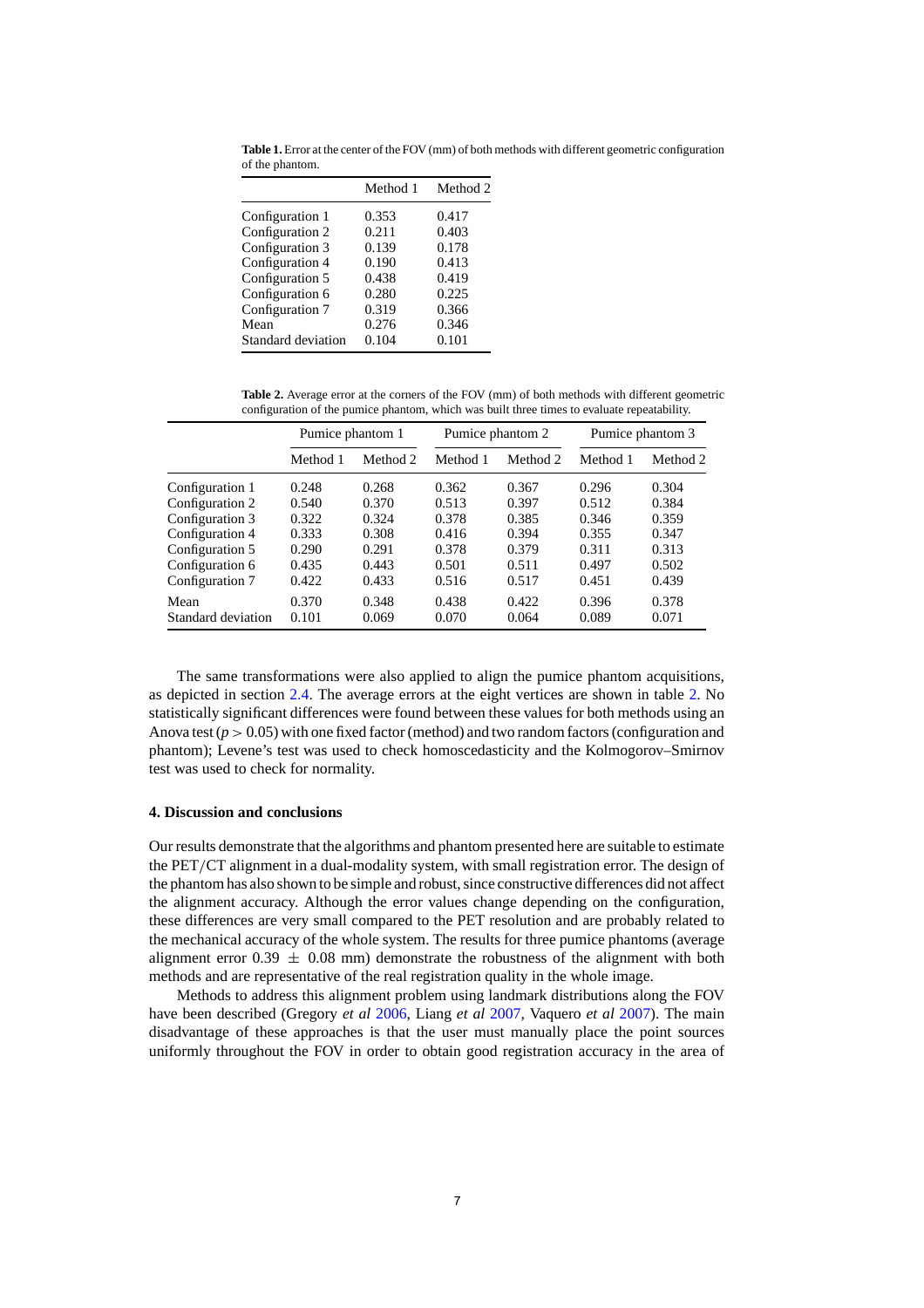<span id="page-7-0"></span>interest. Chow *et al* (2006) presented a three-dimensional phantom with 1288 lines, admitting that building the phantom was not an easy task. Ng *et al* (2010) employed a rod phantom with semi-automated alignment for a PET*/*MR scanner, measuring the registration error only at the phantom centroid. Jan *et al* (2006) used a three-line-source phantom, where they analyzed 13 slices from both modalities to iteratively calculate the registration. Recently, Feng *et al* (2011) presented a similar approach for small animal PET*/*CT, which makes use of a prebuilt phantom with four <sup>22</sup>Na point sources. The registration error in that case (from  $0.44 \pm 0.18$ ) to 0.33  $\pm$  0.11 mm) is in the same range as our results. The main advantage of our method is that it is based on an extremely simple calibration phantom that users can easily build on their own with standard laboratory materials.

Validation of the registration algorithms presented in this paper demonstrates that both of them are suitable to properly match two sets of corresponding 3D lines and are valid to estimate the transformation between the FOVs. The proposed methodology is reliable for PET*/*CT alignment calibration of small-animal dual modality systems in an end-user environment, achieving high accuracy with low computational cost and a simple and affordable phantom.

#### **Acknowledgments**

This study was funded by CDTI under the CENIT Program (AMIT Project), projects ARTEMIS S2009*/*DPI-1802 (CAM) and TEC2010-21619-C04-01, and supported by the Spanish Ministry of Economy and Competitiveness.

#### **References**

- Abella M, Vaquero J J, Sisniega A., Pascau J., Udías A, García V, Vidal I and Desco M 2011 Software architecture for multi-bed FDK-based reconstruction in x-ray CT scanners *Comput. Methods Programs Biomed.* at press (Available online at [http://dx.doi.org/10.1016/j.cmpb.2011.06.008\)](http://dx.doi.org/10.1016/j.cmpb.2011.06.008)
- Arun K S, Huang T S and Blostein S D 1987 Least-squares fitting of two 3D point sets *IEEE Trans. Pattern Anal. Mach. Intell.* **9** [698–700](http://dx.doi.org/10.1109/TPAMI.1987.4767965)
- Chow P L, Stout D B, Komisopoulou E and Chatziioannou A F 2006 A method of image registration for small animal, multi-modality imaging *Phys. Med. Biol.* **51** [379–90](http://dx.doi.org/10.1088/0031-9155/51/2/013)
- Daniilidis K 1999 Hand–eye calibration using dual quaternions *Int. J. Robot. Res.* **18** [286–98](http://dx.doi.org/10.1177/02783649922066213)
- Dong M J, Zhao K, Lin X T, Zhao J, Ruan L X and Liu Z F 2008 Role of fluorodeoxyglucose-PET versus fluorodeoxyglucose-PET*/*computed tomography in detection of unknown primary tumor: a meta-analysis of the literature *Nucl. Med. Commun.* **29** [791–802](http://dx.doi.org/10.1097/MNM.0b013e328302cd26)
- Duda R, Hart P and Stork D 2000 *Pattern Classification* 2nd edn (New York: Wiley-Interscience)
- Feng B, Yan S, Chen M, Austin D W, Deng J and Mintzer R A 2011 Automated least-squares calibration of the coregistration parameters for a micro PET-CT system *IEEE Trans. Nucl. Sci.* **58** [2303–7](http://dx.doi.org/10.1109/TNS.2011.2158445)
- Gregory R, Partridge M and Flower M A 2006 Performance evaluation of the Philips "Gemini" PET*/*CT system *IEEE Trans. Nucl. Sci.* **53** [93–101](http://dx.doi.org/10.1109/TNS.2005.862968)
- Jan M-L, Ni Y-C, Chen K-W, Liang H-C, Chuang K-S and Fu Y-K 2006 A combined micro-PET*/*CT scanner for small animal imaging *Nucl. Instrum. Methods Phys. Res. A* **569** [314–8](http://dx.doi.org/10.1016/j.nima.2006.08.106)
- Kamgar-Parsi B 2004 Algorithms for matching 3D line sets *IEEE Trans. Pattern Anal. Mach. Intell.* **26** [582–93](http://dx.doi.org/10.1109/TPAMI.2004.1273930)
- Kinahan P E, Townsend D W, Beyer T and Sashin D 1998 Attenuation correction for a combined 3D PET*/*CT scanner *Med. Phys.* **25** [2046–53](http://dx.doi.org/10.1118/1.598392)
- Kokuryo D, Kimura Y, Obata T, Yamaya T, Kawamura K, Zhang M R, Kanno I and Aoki I 2010 A small animal holding fixture system with positional reproducibility for longitudinal multimodal imaging *Phys. Med. Biol.* **55** [4119–30](http://dx.doi.org/10.1088/0031-9155/55/14/011)
- Liang H, Yang Y, Yang K, Wu Y, Boone J M and Cherry S R 2007 A microPET*/*CT system for *in vivo* small animal imaging *Phys. Med. Biol.* **52** [3881–94](http://dx.doi.org/10.1088/0031-9155/52/13/015)
- Ng T S C, Procissi D, Wu Y and Jacobs R E 2010 A robust coregistration method for *in vivo* studies using a first generation simultaneous PET*/*MR scanner *Med. Phys.* **37** [1995–2003](http://dx.doi.org/10.1118/1.3369447)
- Slomka P J and Baum R P 2009 Multimodality image registration with software: state-of-the-art *Eur. J. Nucl. Med. Mol. Imaging* **36** [\(Suppl. 1\) S44–55](http://dx.doi.org/10.1007/s00259-008-0941-8)